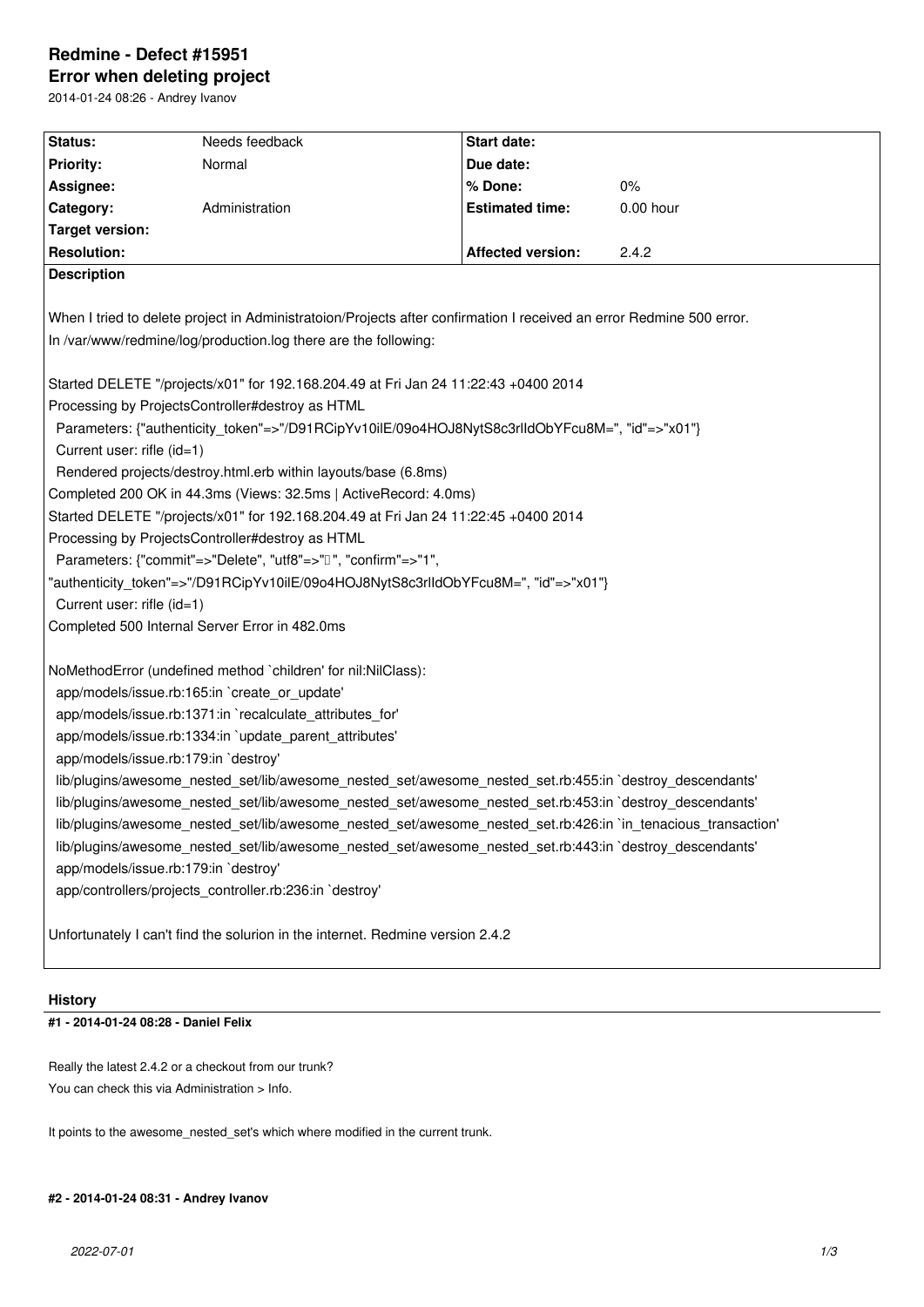Daniel Felix wrote:

*Really the latest 2.4.2 or a checkout from our trunk? You can check this via Administration > Info.*

*It points to the awesome\_nested\_set's which where modified in the current trunk.*

#### Yes!

Environment: Redmine version 2.4.2.stable Ruby version 1.8.7-p352 (2011-06-30) [x86\_64-linux] Rails version 3.2.16 Environment production Database adapter MySQL SCM: Subversion 1.6.11 Git 1.7.1 Filesystem Redmine plugins: redmine\_better\_gantt\_chart 0.9.0 redmine\_rt\_custom\_field 0.1.1

#### **#3 - 2014-01-24 08:45 - Andrey Ivanov**

Addition:

I can delete all projects except the only one.

# **#4 - 2014-01-25 12:27 - Jean-Philippe Lang**

*- Status changed from New to Needs feedback*

I don't see any call to #children at app/models/issue.rb:165:in `create\_or\_update'. Could you try without plugins?

# **#5 - 2014-02-03 07:58 - Andrey Ivanov**

Hi, Jean-Phileppe!

I can't delete plugins.

The commands:

rake redmine:plugins:migrate NAME=redmine\_better\_gantt\_chart VERSION=0 RAILS\_ENV=production rake redmine:plugins:migrate NAME=redmine\_rt\_custom\_field VERSION=0 RAILS\_ENV=production

procced without any error, but both plugins still avialible on the Administration/Plugins...

Regards,

Andrey